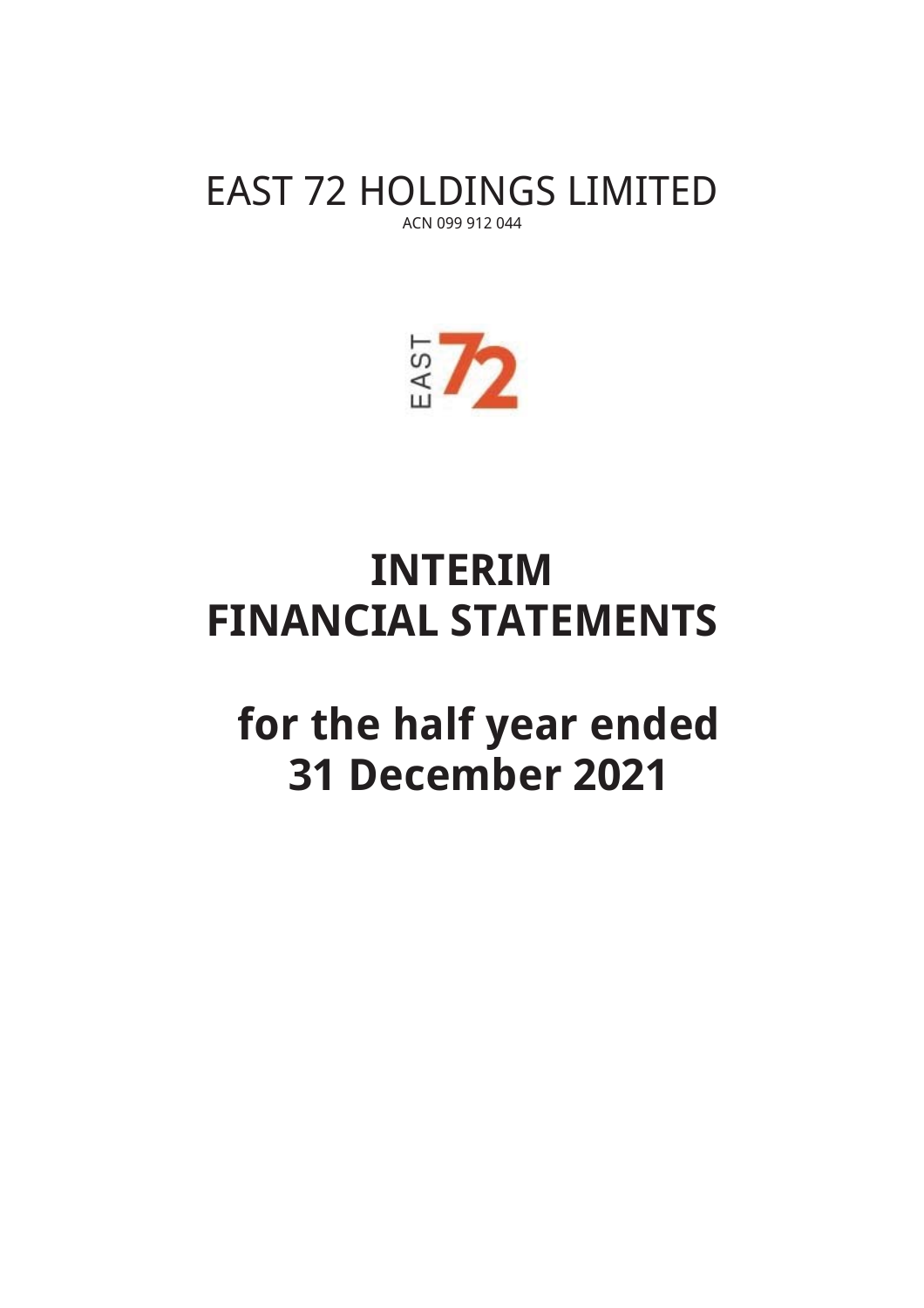## **CONTENTS**

| Directors' Report                                             | $\overline{2}$ |
|---------------------------------------------------------------|----------------|
| Auditor's Independence Declaration                            | 4              |
| <b>Financial Statements</b>                                   |                |
| Statement of Profit or Loss and Other Comprehensive<br>Income | 5              |
| <b>Statement of Financial Position</b>                        | 6              |
| Statement of Changes in Equity                                | 7              |
| <b>Statement of Cash Flows</b>                                | 8              |
| <b>Notes to Financial Statements</b>                          | 9              |
| <b>Directors' Declaration</b>                                 | 17             |
| <b>Independent Auditor's Report</b>                           | 18             |

In these Interim Financial Statements Report a reference to "Group", "we", "us" "E72" or "our" is a reference to East 72 Holdings Limited ABN 85 099 912 044 and the entities that it controls (East 72 Investments Pty. Limited and Stiletto Investments Pty. Limited) unless otherwise stated.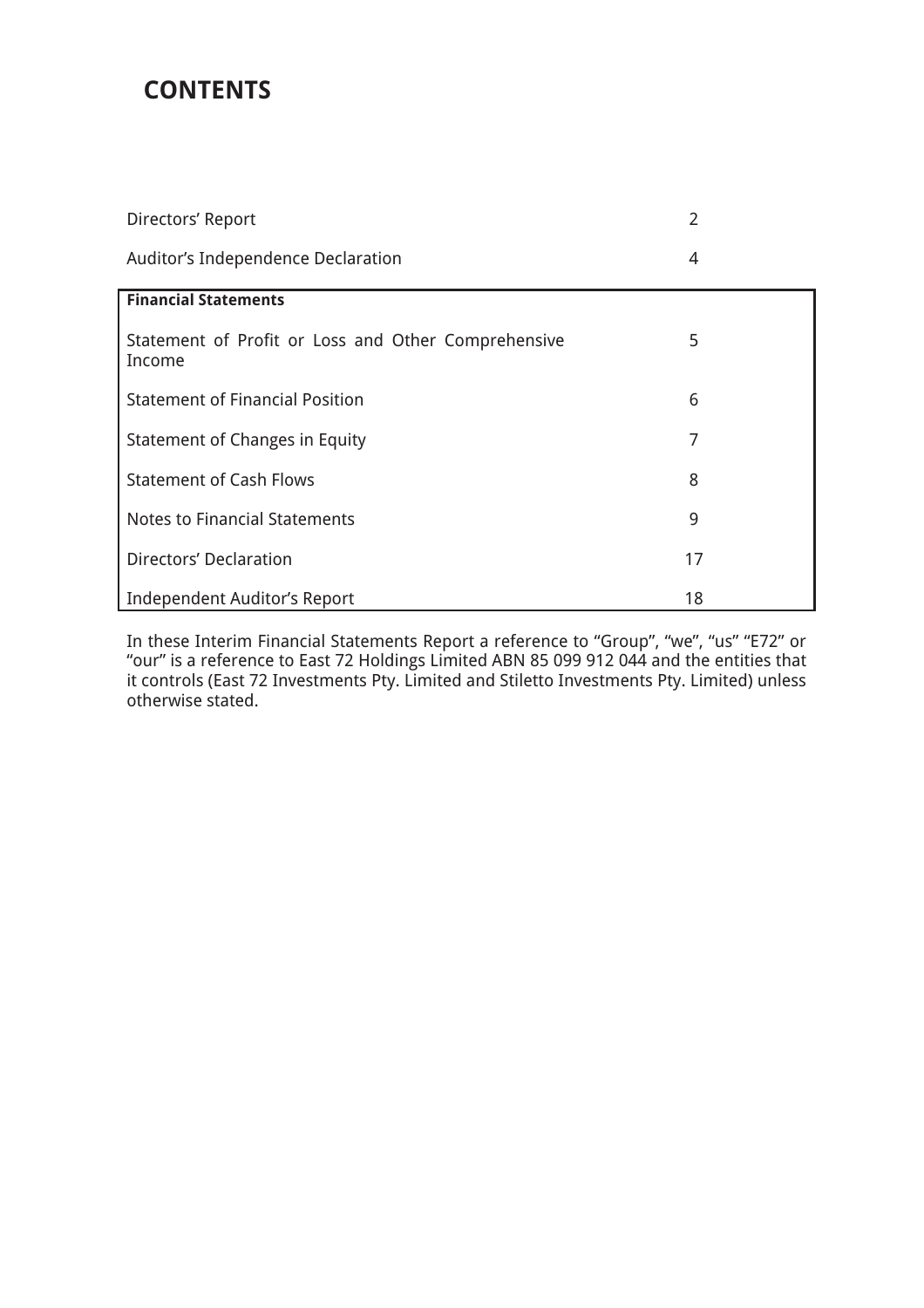## **DIRECTORS' REPORT**

Your directors submit the financial report of the consolidated entity for the half-year ended 31 December 2021.

### **Directors**

The names of directors who held office during or since the end of the half-year:

Wayne Adsett Richard Charles Ochojski Andrew John Brown

### **Principal Activities**

During the financial half-year, the principal activities of the consolidated entity consisted of investment in listed corporations, contracts for difference, other derivatives and other financial assets.

## **Review of Operations**

East 72 Holdings Limited (**E72**) posted a profit after provision for income tax of \$128,292 for the period compared to a profit of \$281,435 in the comparative period. As a result of the profit, net tangible asset backing per share increased from 10.64c per share (including on balance sheet tax benefits) at 30 June 2021 to 11.2c per share at 31 December 2021.

A full review of the Company's activities during the September 2021 quarter was lodged via Quarterly Report #21 with National Stock Exchange of Australia (NSXA) on 7 October 2021 and the December 2021 quarter via Quarterly Report #22 on 6 January 2022.

## **Significant Changes in the State of Affairs**

There were no other significant changes in the state of affairs of the consolidated entity during the financial half-year.

## **Events subsequent to reporting date**

On 4 February 2022, E72 announced to NSXA that the company's unaudited pre-tax return for the month of January 2022 was 4.2% before expenses and tax, equating to a profit before expenses of \$71,889. This occurred in a period of significant equity market weakness across the globe and was mainly attained from significant hedging activity using short index CFDs, exposures to which were significantly increased after 31 December 2021.

No other matters or circumstances occurring subsequent to the end of the period that has significantly affected, or may significantly affect, the operations of the consolidated entity, the results of those operations, or the state of affairs of the consolidated entity in future financial years.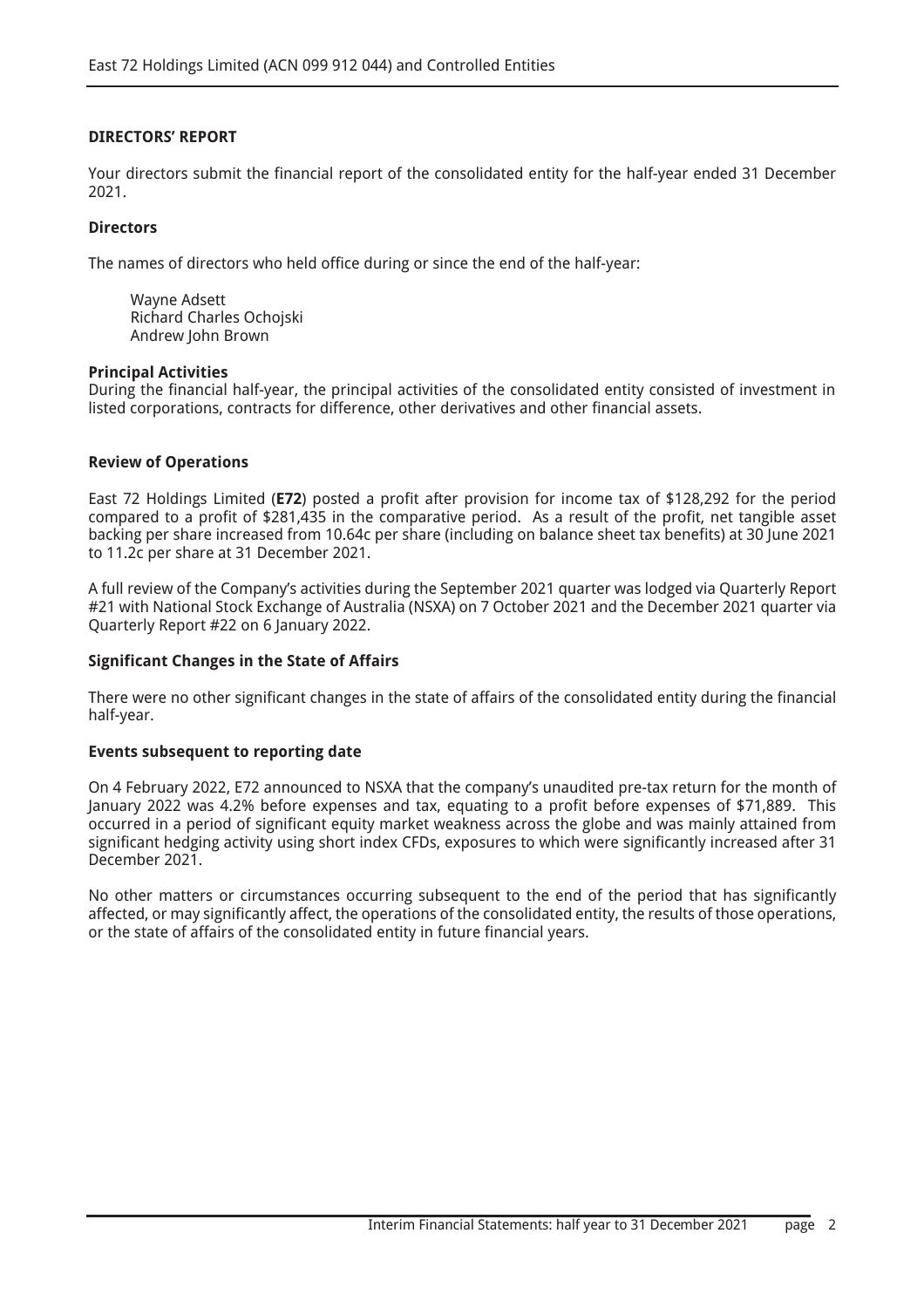## **Auditor's Declaration**

The auditor's independence declaration is set out on page 4 for the half year ended 31 December 2021.

The report is made in accordance with a resolution of the Board of Directors pursuant to section 306(3)(a) of the Corporations Act 2001.

Signed on behalf of the Directors:

я<br>А

**Richard Ochojski Andrew Brown Director** 

Dated: 10 February 2022

Avela J. Klom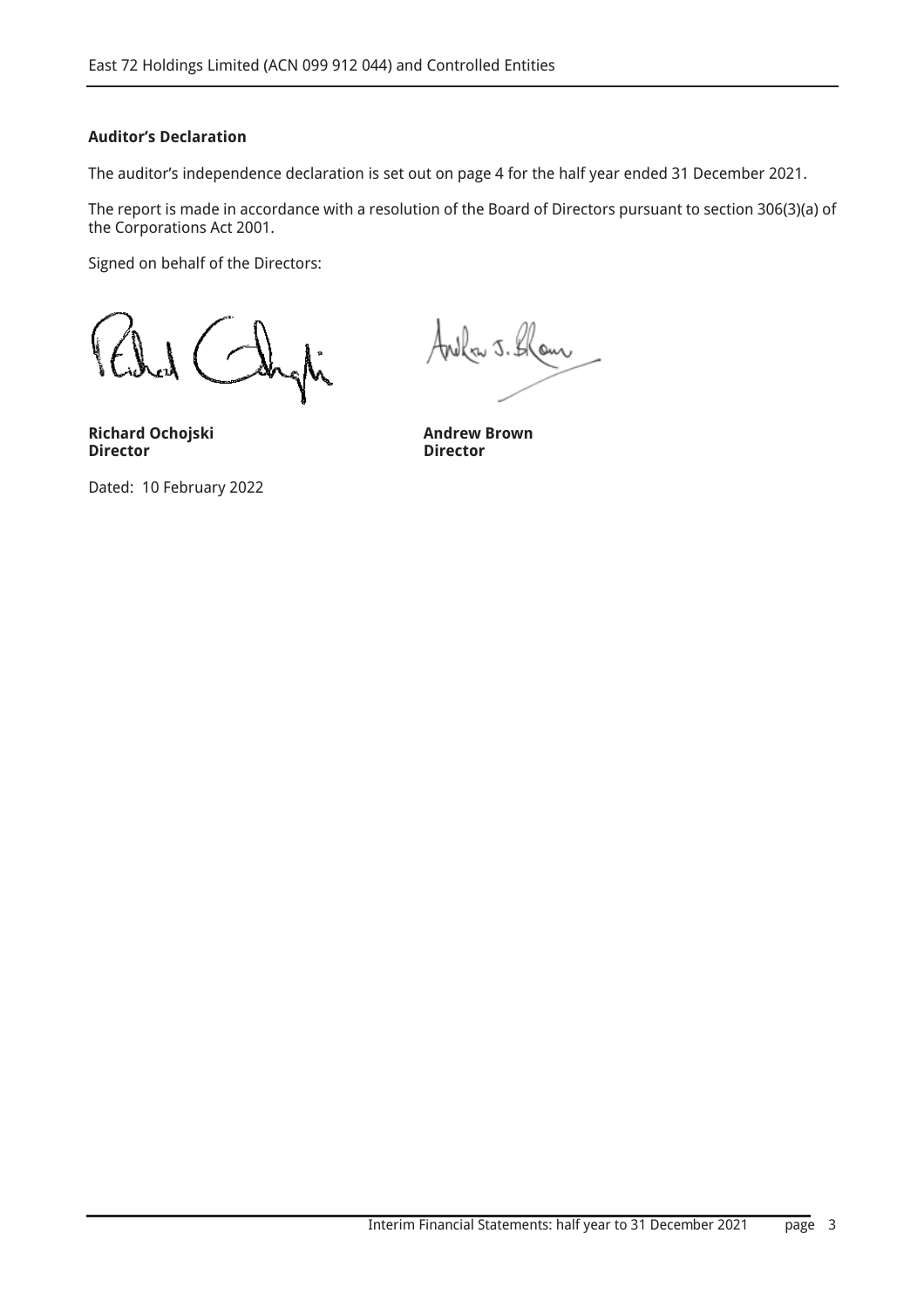

## EAST 72 HOLDINGS LIMITED ACN: 099 912 044

## Auditor's Independence Declaration under Section 307C of the Corporations Act 2001

I declare that, to the best of my knowledge and belief, during the half-year ended 31 December 2021, there have been:

- $(i)$  no contraventions of the auditor independence requirements as set out in the *Corporations Act 2001* in relation to the review; and
- (ii) no contraventions of any applicable code of professional conduct in relation to the review.

**PKF** 

**PAUL PEARMAN PARTNER** 

10 FEBRUARY 2022 SYDNEY, NSW

PKF (NS) Audit & Assurance Limited Partnership ABN 91 850 861 839

Liability limited by a scheme approved under Professional Standards Legislation

#### Sydney

Level 8, 1 O'Connell Street Sydney NSW 2000 Australia GPO Box 5446 Sydney NSW 2001 p +61 2 8346 6000 f +61 2 8346 6099

#### Newcastle

755 Hunter Street Newcastle West NSW 2302 Australia PO Box 2368 Dangar NSW 2309 p +61 2 4962 2688 f +61 2 4962 3245

 responsibility or liability for the actions or inactions of any individual member or correspondent firm or firms. PKF (NS) Audit & Assurance Limited Partnership is a member firm of the PKF International Limited family of separately owned firms and does not accept any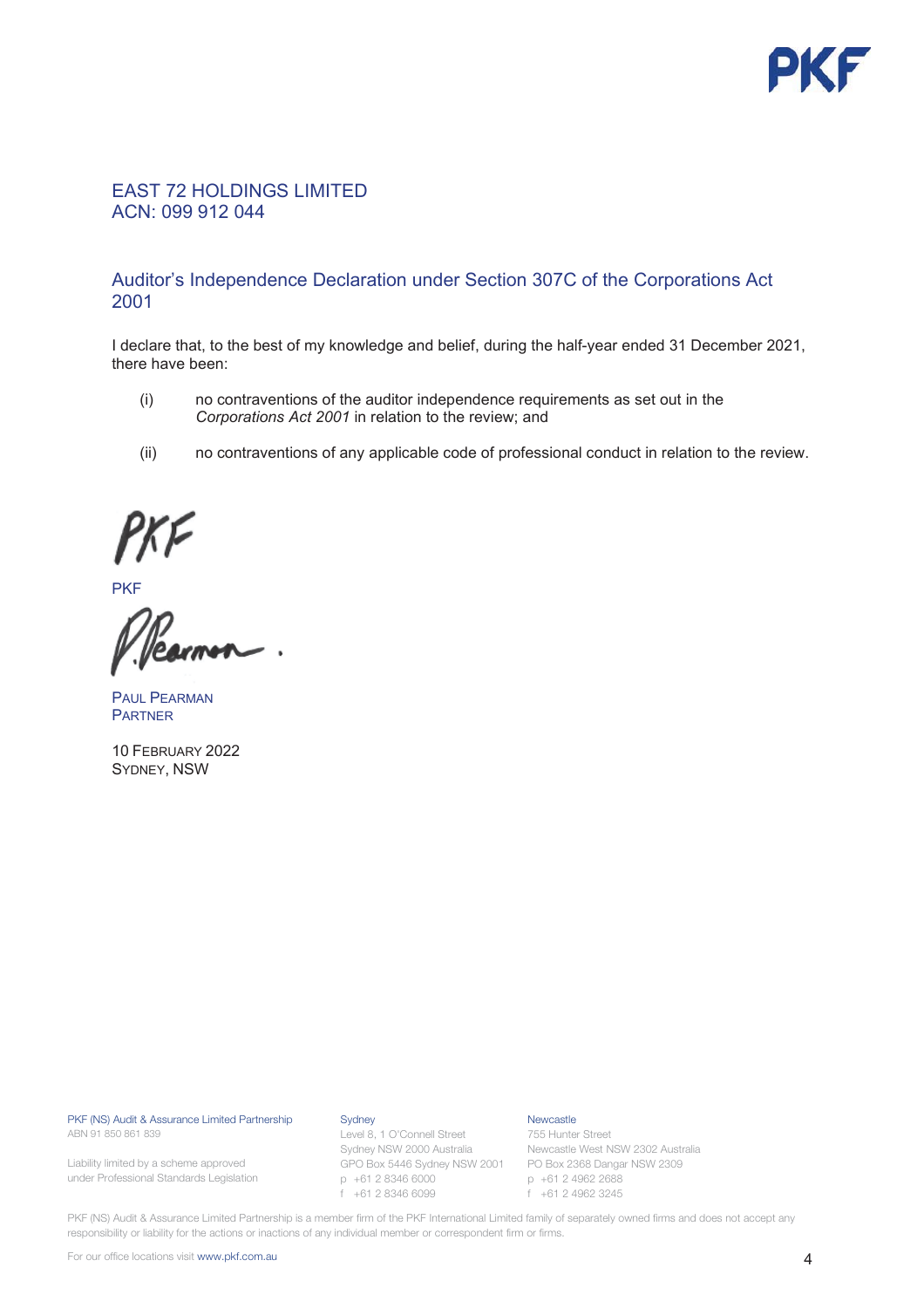|                                                          |                         | 31 Dec 2021 | 31 Dec 2020      |
|----------------------------------------------------------|-------------------------|-------------|------------------|
| <b>Continuing Operations</b>                             | <b>Note</b>             | S           | \$               |
|                                                          |                         |             |                  |
| <b>Investment Profits</b>                                | $\overline{2}$          | 211,790     | 364,451          |
| Other expenses                                           | $\overline{\mathbf{3}}$ | (70, 609)   | (79, 375)        |
| Finance costs                                            | 4                       | (12, 889)   | (3,641)          |
| Profit before income tax                                 |                         | 128,292     | 281,435          |
|                                                          |                         |             |                  |
| Income tax benefit/(expense)                             |                         |             |                  |
| Profit after income tax for the half-year                |                         | 128,292     | 281,435          |
|                                                          |                         |             |                  |
| Other comprehensive income for the half year, net of tax |                         |             |                  |
| Total comprehensive income attributable to members of    |                         |             |                  |
| <b>East 72 Holdings Limited</b>                          |                         | 128,292     | 281,435          |
|                                                          |                         |             |                  |
| Basic earnings per share (cents per share)               |                         | 0.6c        | 1.4c             |
| Diluted earnings per share (cents per share)             |                         | 0.6c        | 1.4c             |
| Dividends per share (cents per share)                    |                         |             | 1.0 <sub>c</sub> |

## **Statement of Profit or Loss and Other Comprehensive Income For the half year ended 31 December 2021**

**The Statement of Profit or Loss and Other Comprehensive Income is to be read in conjunction with the attached notes.**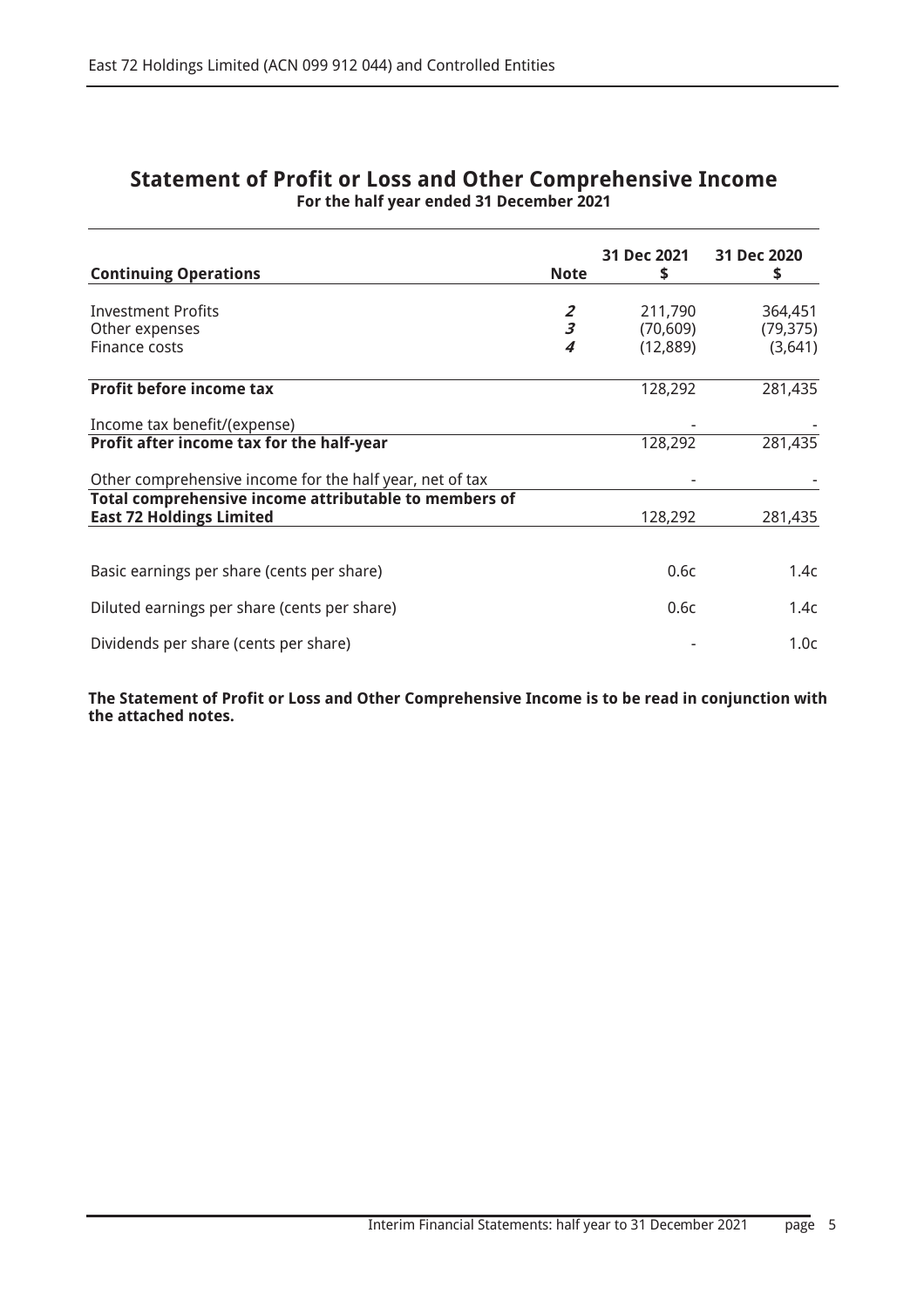| <b>Statement of Financial Position</b> |
|----------------------------------------|
| As at 31 December 2021                 |

|                                                                                                                                                                                                                                                                                                                                                                                                   | <b>Note</b>    | 31 Dec 2021<br>\$                                                                          | 30 June 2021<br>\$                                                                      |
|---------------------------------------------------------------------------------------------------------------------------------------------------------------------------------------------------------------------------------------------------------------------------------------------------------------------------------------------------------------------------------------------------|----------------|--------------------------------------------------------------------------------------------|-----------------------------------------------------------------------------------------|
| <b>CURRENT ASSETS</b>                                                                                                                                                                                                                                                                                                                                                                             |                |                                                                                            |                                                                                         |
| Cash and cash equivalents                                                                                                                                                                                                                                                                                                                                                                         | 6              | 8,393                                                                                      | 15,174                                                                                  |
| Due from brokers                                                                                                                                                                                                                                                                                                                                                                                  | 6              |                                                                                            | 77,532                                                                                  |
| Trade and other receivables                                                                                                                                                                                                                                                                                                                                                                       |                | 39,701                                                                                     | 32,931                                                                                  |
| Prepayments                                                                                                                                                                                                                                                                                                                                                                                       |                | 10,105                                                                                     | 2,180                                                                                   |
| <b>Financial assets</b>                                                                                                                                                                                                                                                                                                                                                                           | $\overline{z}$ | 2,949,653                                                                                  | 2,259,232                                                                               |
| Right of use lease asset                                                                                                                                                                                                                                                                                                                                                                          |                | 17,426                                                                                     | 11,322                                                                                  |
| <b>TOTAL CURRENT ASSETS</b>                                                                                                                                                                                                                                                                                                                                                                       |                | 3,025,278                                                                                  | 2,398,371                                                                               |
| <b>NON CURRENT ASSETS</b>                                                                                                                                                                                                                                                                                                                                                                         |                |                                                                                            |                                                                                         |
| Deferred tax assets                                                                                                                                                                                                                                                                                                                                                                               |                | 679,734                                                                                    | 679,739                                                                                 |
| <b>TOTAL NON CURRENT ASSETS</b>                                                                                                                                                                                                                                                                                                                                                                   |                | 679,734                                                                                    | 679,739                                                                                 |
| <b>TOTAL ASSETS</b>                                                                                                                                                                                                                                                                                                                                                                               |                | 3,705,012                                                                                  | 3,078,110                                                                               |
|                                                                                                                                                                                                                                                                                                                                                                                                   |                |                                                                                            |                                                                                         |
| <b>CURRENT LIABILITIES</b><br>Financial liabilities - equity securities sold short for<br>future repurchase<br>Financial liabilities - derivatives at fair value<br>Financial liabilities - margin loan<br>Financial liabilities - foreign exchange broker loans<br>Dividend provision<br><b>Trade creditors</b><br><b>Accruals</b><br>Office lease liability<br><b>TOTAL CURRENT LIABILITIES</b> | 6<br>6         | 143,851<br>21,666<br>927,706<br>160,360<br>7,030<br>2,861<br>15,219<br>17,426<br>1,296,119 | 198,471<br>98,893<br>34,331<br>427,397<br>7,030<br>5,811<br>14,227<br>11,349<br>797,509 |
|                                                                                                                                                                                                                                                                                                                                                                                                   |                |                                                                                            |                                                                                         |
| <b>TOTAL LIABILITIES</b>                                                                                                                                                                                                                                                                                                                                                                          |                | 1,296,119                                                                                  | 797,509                                                                                 |
| <b>NET ASSETS</b>                                                                                                                                                                                                                                                                                                                                                                                 |                | 2,408,893                                                                                  | 2,280,601                                                                               |
| <b>EQUITY</b><br><b>Issued capital</b><br>Reserves - share based payments<br><b>Accumulated losses</b>                                                                                                                                                                                                                                                                                            | 8              | 6,788,290<br>43,280<br>(4,422,677)                                                         | 6,788,290<br>43,280<br>(4,550,969)                                                      |
| <b>EQUITY ATTRIBUTABLE TO SHAREHOLDERS OF</b><br><b>EAST 72 HOLDINGS LIMITED</b>                                                                                                                                                                                                                                                                                                                  |                | 2,408,893                                                                                  | 2,280,601                                                                               |

**The Statement of Financial Position is to be read in conjunction with the attached notes.**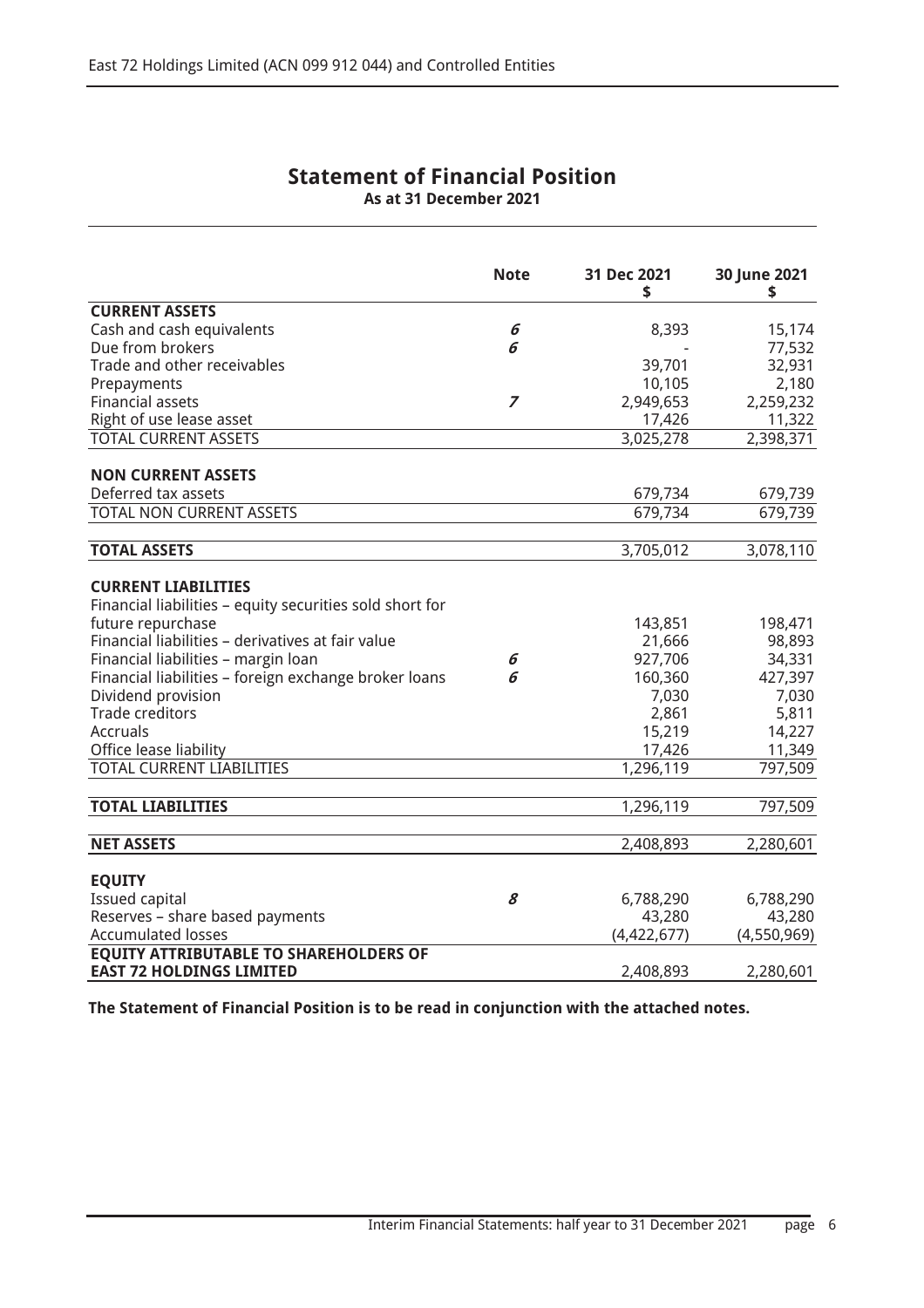## **Statement of Changes in Equity For the half year ended 31 December 2021**

|                                                                                      | <b>Issued</b><br><b>Capital</b><br>S | payments<br>S | <b>Share based Accumulated</b><br><b>Losses</b><br>S | <b>Total</b><br><b>Equity</b><br>S |
|--------------------------------------------------------------------------------------|--------------------------------------|---------------|------------------------------------------------------|------------------------------------|
|                                                                                      |                                      |               |                                                      |                                    |
| At 30 June 2020                                                                      | 6,681,384                            | 43,280        | (4,630,186)                                          | 2,094,478                          |
| Total comprehensive income for the period<br>Dividend declared                       |                                      |               | 281,435<br>(199, 486)                                | 281,435<br>(199, 486)              |
| At 31 December 2020                                                                  | 6,681,384                            | 43,280        | (4,548,237)                                          | 2,176,427                          |
| Total comprehensive income for the period<br>Issue of equity (net of issuance costs) | 106,906                              |               | (2,732)                                              | (2,732)<br>106,906                 |
| At 30 June 2021                                                                      | 6,788,290                            | 43,280        | (4,550,969)                                          | 2,280,601                          |
| Total comprehensive income for the period<br>At 31 December 2021                     | 6,788,290                            | 43,280        | 128,292<br>(4, 422, 677)                             | 128,292<br>2,408,893               |

**The Statement of Changes in Equity is to be read in conjunction with the attached notes.**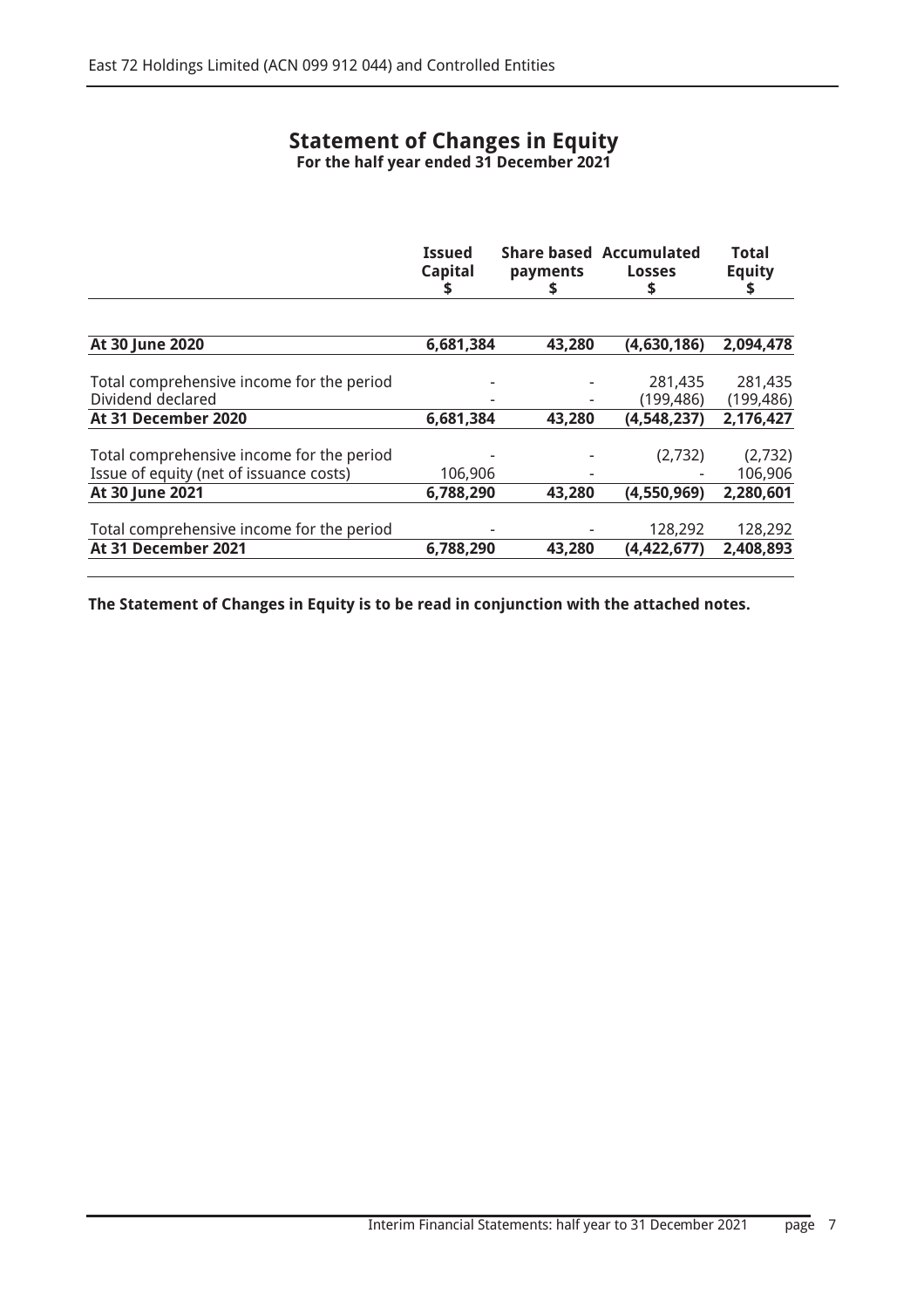## **Statement of Cash Flows For the half year ended 31 December 2021**

|                                                                                                                                                                                                                                                                                                                                                                                     | <b>Note</b> | 31 Dec 2021<br>S                                                                         | 31 Dec 2020<br>\$                                                                                              |
|-------------------------------------------------------------------------------------------------------------------------------------------------------------------------------------------------------------------------------------------------------------------------------------------------------------------------------------------------------------------------------------|-------------|------------------------------------------------------------------------------------------|----------------------------------------------------------------------------------------------------------------|
| <b>Cash flows from operating activities</b>                                                                                                                                                                                                                                                                                                                                         |             |                                                                                          |                                                                                                                |
| Payments to suppliers and employees<br>Purchases of equity investments<br>Proceeds from sale of equity investments<br>Net investment in derivatives account <sup>†</sup><br>Dividends received from equity investments<br>Dividends paid away on short sale equity investments<br>Interest received<br>Finance costs paid<br>Foreign exchange movement<br>Loss on futures contracts |             | (83, 823)<br>(1,675,093)<br>1,465,361<br>(452, 056)<br>44,290<br>5<br>(12, 889)<br>3,554 | (91, 389)<br>(694, 776)<br>1,760,572<br>(415, 490)<br>1,822<br>(736)<br>2<br>(3,641)<br>(31, 455)<br>(87, 772) |
| Net cash (used in)/provided by operating activities                                                                                                                                                                                                                                                                                                                                 |             | (710, 651)                                                                               | 437,137                                                                                                        |
| Net (decrease)/ increase in cash                                                                                                                                                                                                                                                                                                                                                    |             | (710, 651)                                                                               | 437,137                                                                                                        |
| Cash at beginning of period                                                                                                                                                                                                                                                                                                                                                         |             | (369, 022)                                                                               | (119, 742)                                                                                                     |
| Cash at end of period                                                                                                                                                                                                                                                                                                                                                               | 6           | (1,079,673)                                                                              | 317,395                                                                                                        |

 † Dividends earned, dividends paid away, interest costs, fees, charges and commissions related to investments in derivatives are capitalised to the derivatives account.

**The Statement of Cash Flows is to be read in conjunction with the attached notes.**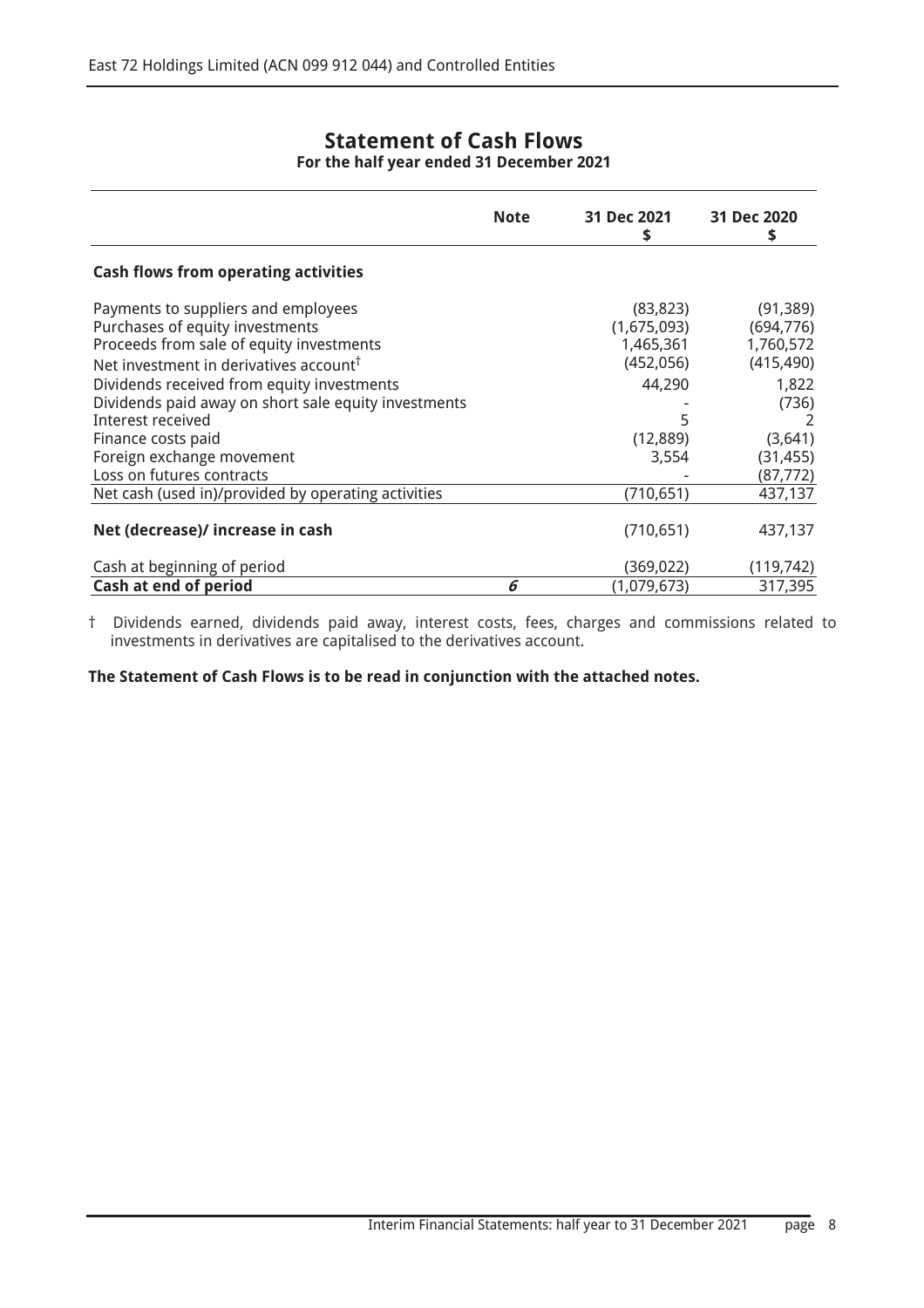## **NOTE 1: STATEMENT OF SIGNIFICANT ACCOUNTING POLICIES**

The interim consolidated financial report was approved by the Board of Directors on 10 February 2022.

This interim consolidated financial report has been prepared in accordance with Accounting Standard AASB 134 and is to be read in conjunction with the annual financial report for the financial year ended 30 June 2021 ("**2021 Annual Report**"). The 2021 Annual Report is a general purpose financial report which has been prepared in accordance with Australian Accounting Standards, including Australian Accounting Interpretations and the Corporations Act 2001, as appropriate for for-profit oriented entities.

The half yearly report does not include full disclosures of the type normally included in an annual financial report and therefore cannot be expected to provide as full an understanding of the financial performance, financial position and financing and investing activities of the economic entity as the full financial report. Accordingly, it is recommended that this financial report be read in conjunction with the 2021 Annual Report and any public announcements made by East 72 Holdings Limited ("**E72**") during the half-year in accordance with continuous disclosure requirements arising under the Corporations Act 2001.

The same accounting policies have been followed as those applied and discussed in the 2021 Annual Report, other than new, revised or amending Accounting Standards and Interpretations issued by the Australian Accounting Standards Board that are mandatory for the current reporting period. Other than as disclosed below, no new Accounting Standards and Interpretations became effective during the current reporting period.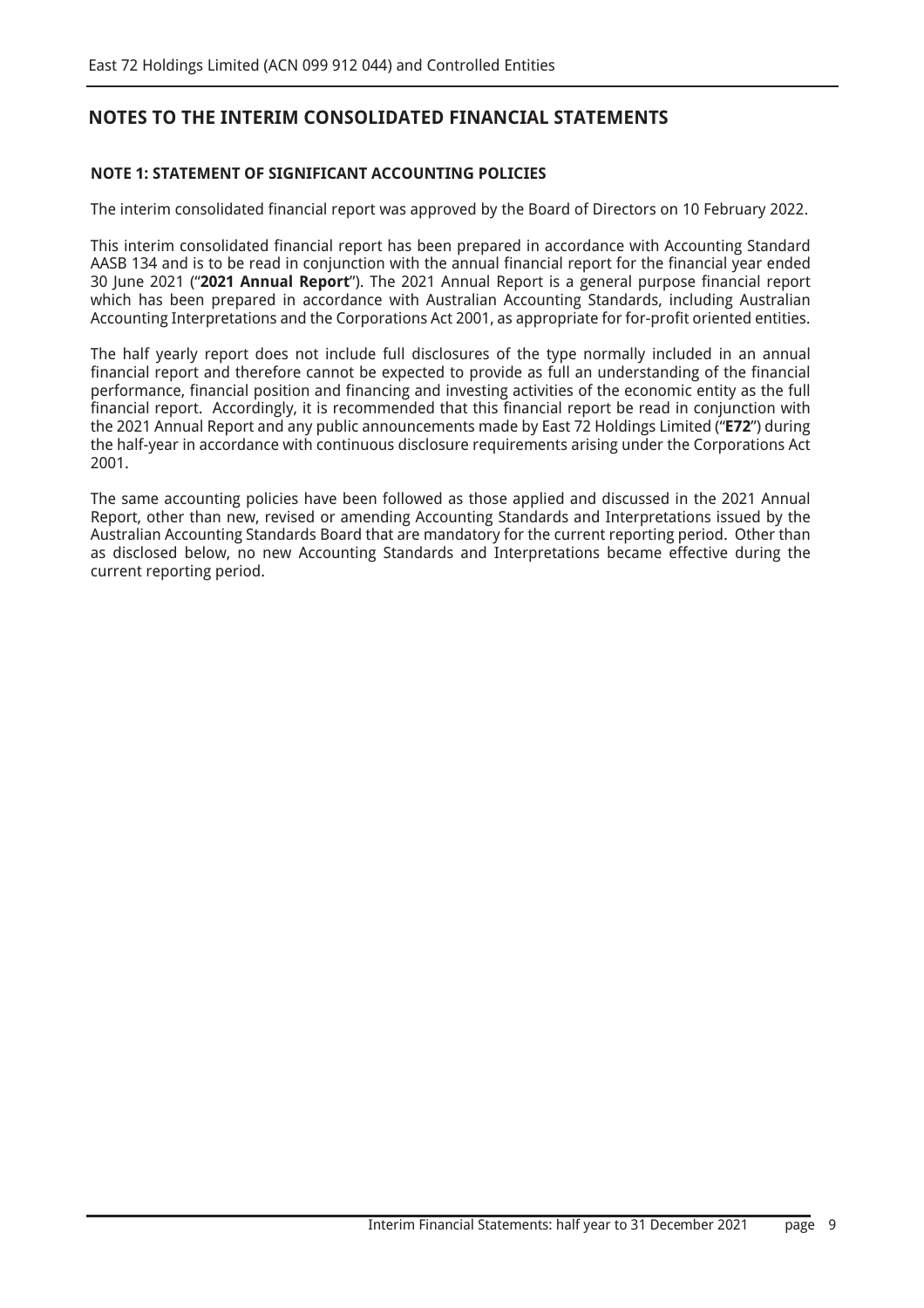| <b>NOTE 2: INVESTMENT RETURNS</b>                                                                    | 31 Dec 2021<br>\$ | 31 Dec 2020<br>\$ |
|------------------------------------------------------------------------------------------------------|-------------------|-------------------|
| Profit/(loss) on investments held at fair value through                                              |                   |                   |
| Profit and loss account (a)                                                                          | 160,482           | 393,025           |
| Interest revenue                                                                                     | 5                 |                   |
| Dividend income                                                                                      | 47,749            | 2,143             |
| Foreign exchange translation profits/(losses)                                                        | 3,554             | (30, 719)         |
| Total                                                                                                | 211,790           | 364,451           |
| Profit/loss on investments held at fair value through profit and loss account is composed of:<br>(a) |                   |                   |
| Proceeds of sale and short sales of equity investments                                               | 1,497,128         | 1,900,429         |
| Cost of sales and short sales of equity investments                                                  | (1,432,813)       | (1,694,973)       |
| Net gain from sale of equity investments                                                             | 64,315            | 205,456           |
|                                                                                                      |                   |                   |

| Change in fair value of equity investments retained     | 28,827                   | 135,310   |
|---------------------------------------------------------|--------------------------|-----------|
| Profit/(loss) from sale of derivative instruments       | (139,680)                | 99.107    |
| Change in fair value of derivative instruments retained | 207,020                  | 41,660    |
| Dividends paid away on short sale positions             |                          | (736)     |
| Loss on expiry of futures contracts                     | $\overline{\phantom{a}}$ | (87, 772) |
| TOTAL                                                   | 160,482                  | 393,025   |

## **NOTE 3: EXPENSES**

Expenses excluding finance costs are comprised as follows:

| Directors fees and costs               | 30,000 | 30,000 |
|----------------------------------------|--------|--------|
| Other expenses                         | 40.609 | 49,375 |
| Total expenses excluding finance costs | 70,609 | 79,375 |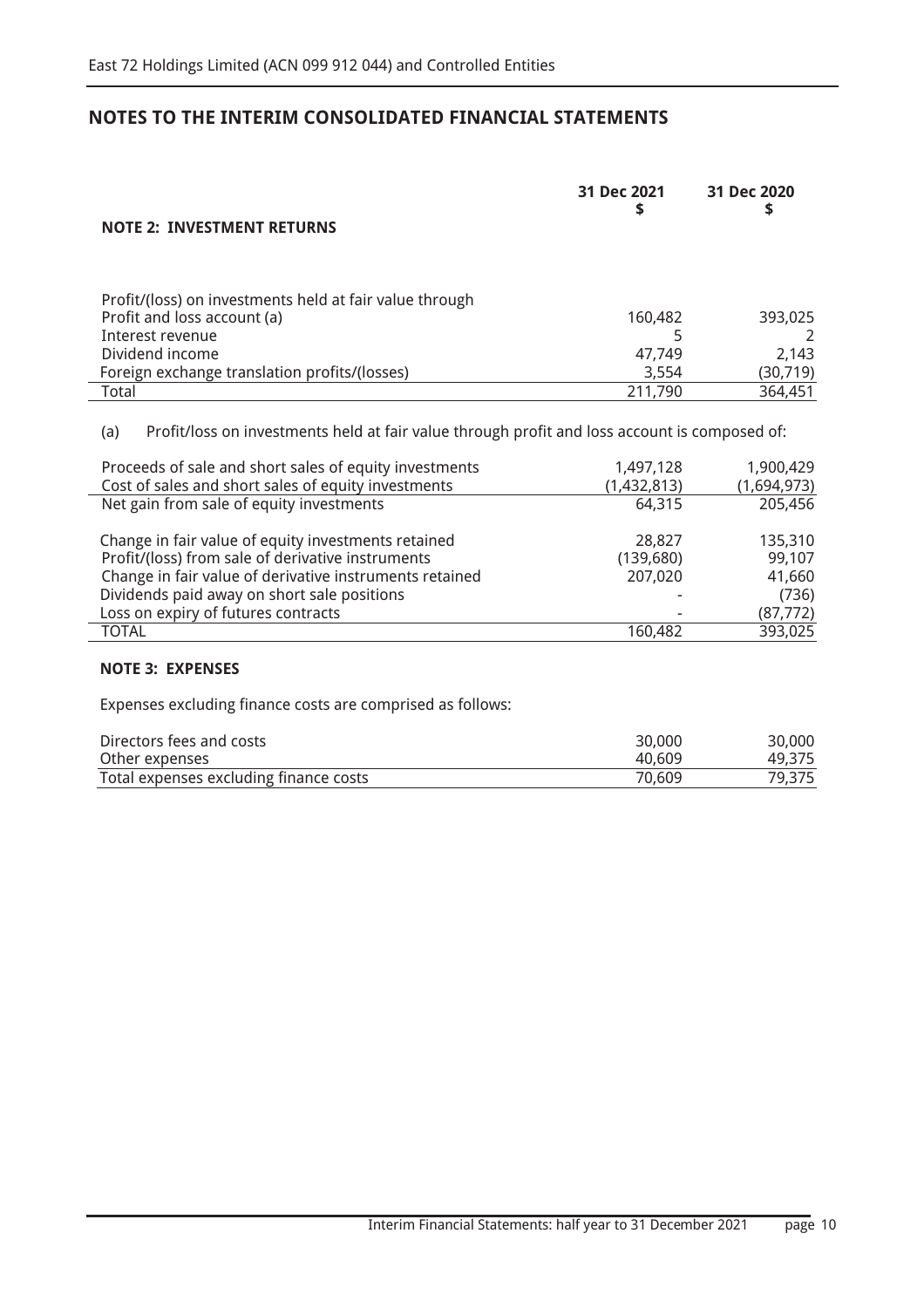|                                                           | 31 Dec 2021 | 31 Dec 2020 |
|-----------------------------------------------------------|-------------|-------------|
| <b>NOTE 4: FINANCE COSTS</b>                              |             |             |
| Cost of finance attributable to loans from other entities | 12.889      | 3.641       |

 At 31 December 2021 and 31 December 2020, the two controlled entities of E72 had combined margin lending facilities with a subsidiary of an Australian banking institution of up to \$2,500,000 (2020: \$2,500,000). These facilities grant the bank a mortgage charge against the Australian equity investments held by the Company, and are guaranteed by Andrew Brown, the sole Director of the two controlled entities and a Director of the Company.

## **NOTE 5: DIVIDENDS PAID OR PROPOSED**

## **Declared and paid during the period**

Total dividends paid

## **Proposed and recognised as a liability (fully franked at 30%)**

 Interim franked dividend for period to 31 December 2021: nil (30 June 2021: nil)

 The current balance of the franking account, prior to accounting for any taxation paid in relation to the result for the latest period but after payment of the proposed interim dividend is \$324,470.

|                                                                         | 31 Dec 2021<br>\$ | 30 June 2021 |
|-------------------------------------------------------------------------|-------------------|--------------|
| <b>NOTE 6: CASH AND CASH EQUIVALENTS</b>                                |                   |              |
| Cash on hand and at bank                                                | 8,393             | 15,174       |
| Cash in broking accounts                                                |                   | 77,532       |
| Net cash & cash equivalents as per statement of financial position      | 8,393             | 92,706       |
| Broking account foreign currency loans                                  | (160, 360)        | (427, 397)   |
| Margin lending account balance                                          | (927,706)         | (34, 331)    |
| Net cash and cash equivalents as per statement of cash flows            | (1,079,673)       | (369, 022)   |
| <b>NOTE 7: FINANCIAL ASSETS</b>                                         |                   |              |
| Fair value through profit and loss:<br>Listed investments at fair value |                   |              |
| - shares in listed corporations (note 12)                               | 1,846,569         | 1,597,522    |
| Derivative securities held at fair value (note 14)                      | 323,727           | 193,934      |
| Derivative account funds                                                | 779,357           | 467,776      |
| TOTAL                                                                   | 2,949,653         | 2,259,232    |

- -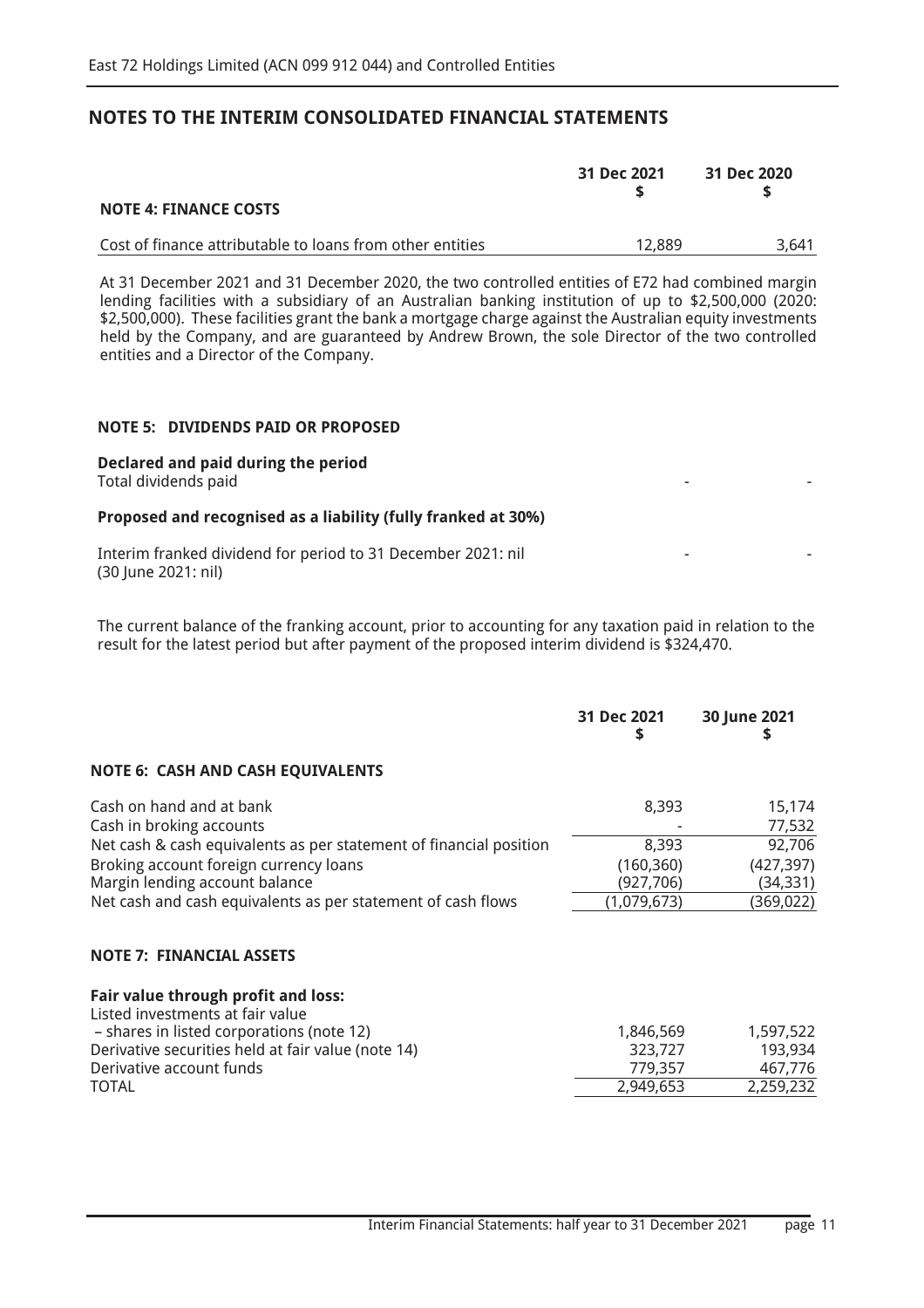|                                                                       |                                                               |                                           | 31 Dec 2021<br>S                       | 30 June 2021<br>\$     |
|-----------------------------------------------------------------------|---------------------------------------------------------------|-------------------------------------------|----------------------------------------|------------------------|
| <b>NOTE 8. EQUITY - ISSUED CAPITAL</b>                                |                                                               |                                           |                                        |                        |
| (30 June 2021: 21,426,066)                                            | 21,426,066 fully paid authorised ordinary shares              |                                           | 6,788,290                              | 6,788,290              |
|                                                                       | MOVEMENT IN ISSUED SHARES OF THE PARENT ENTITY FOR THE PERIOD |                                           |                                        |                        |
| <b>Date</b>                                                           | <b>Details</b>                                                |                                           | Number of<br>shares                    | \$                     |
| 30 June 2021<br>31 December 2021                                      | Opening balance<br>Closing balance                            |                                           | 21,426,066<br>21,426,066               | 6,788,290<br>6,788,290 |
| <b>NOTE 9. CONTROLLED ENTITIES</b>                                    |                                                               | <b>Country of</b><br><b>Incorporation</b> | <b>Percentage Owned</b><br>31 Dec 2021 | 30 June 2021           |
| <b>Parent Entity:</b><br>East 72 Holdings Limited                     |                                                               | Australia                                 |                                        |                        |
| East 72 Investments Pty. Limited<br>Stiletto Investments Pty. Limited | <b>Controlled Entities of East 72 Holdings Limited:</b>       | Australia<br>Australia                    | 100%<br>100%                           | 100%<br>100%           |

## **NOTE 10: SEGMENT INFORMATION**

The Economic Entity operates in only one segment being investment (listed securities and derivative and derivative financial assets).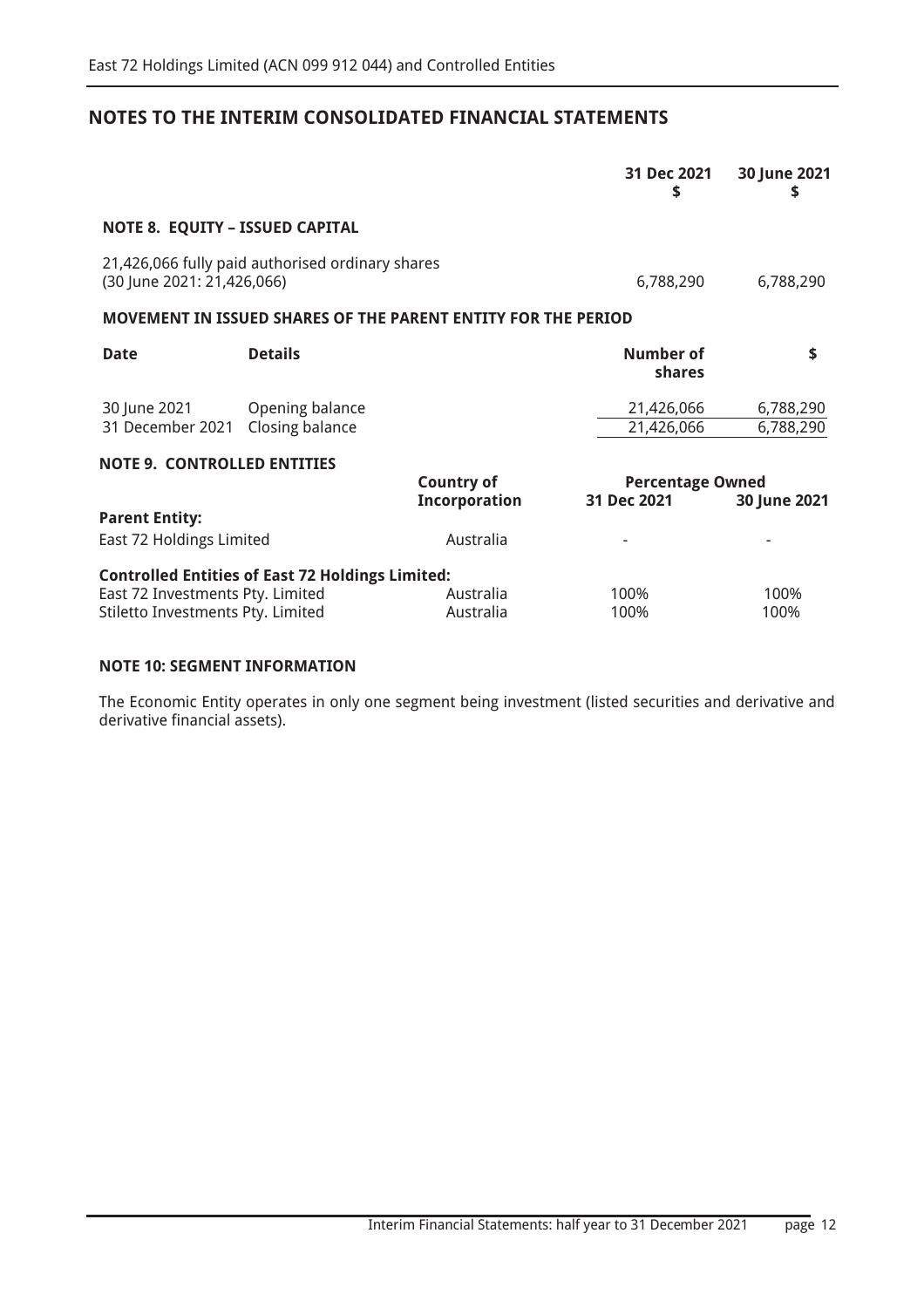## **NOTE 11. FAIR VALUE MEASUREMENT**

## Fair value hierarchy

The following tables detail the consolidated entity's assets and liabilities measured or disclosed at fair value, using a three-level hierarchy, based on the lowest level of input that is significant to the fair value measurement being:

- Level 1 fair value measurements are those derived from quoted prices (unadjusted) in active markets for identical assets or liabilities.
- Level 2 fair value measurements are those derived from inputs other than quoted prices included within Level 1 that are observable for the asset or liability either directly (i.e. as prices) or indirectly (i.e. derived from prices)
- Level 3 fair value measurements are those derived from valuation techniques that include inputs for the asset or liability that are not based on observable market data (unobservable inputs).

The following table provides an analysis of financial instruments that are measured subsequent to initial recognition at fair value, grouped into Levels 1 to 3 based on the degree to which the fair value is observable.

| 31 December 2021                                       | Level 1    | Level 2   | Level 3 | <b>TOTAL</b> |
|--------------------------------------------------------|------------|-----------|---------|--------------|
|                                                        | \$         | \$        | \$      | \$           |
| Financial assets at fair value through profit or loss: |            |           |         |              |
| Shares in other corporations                           | 1,846,569  |           |         | 1,846,569    |
| Shares in other corporations sold                      |            |           |         |              |
| short                                                  | (143, 851) |           |         | (143, 851)   |
| Derivative assets                                      |            | 323,727   |         | 323,727      |
| Derivative liabilities                                 |            | (21, 666) |         | (21, 666)    |
| TOTAL                                                  | 1,702,718  | 302,061   |         | 2,004,779    |
| 30 June 2021                                           | Level 1    | Level 2   | Level 3 | <b>TOTAL</b> |
|                                                        |            |           |         | \$           |
| Financial assets at fair value through profit or loss: |            |           |         |              |
| Shares in other corporations                           | 1,597,522  |           |         | 1,597,522    |
| Shares in other corporations sold                      |            |           |         |              |
| short                                                  | (198, 471) |           |         | (198, 471)   |
| Derivative assets and put options                      |            | 193,934   |         | 193,934      |
| Derivative liabilities                                 |            | (98,893)  |         | (98, 893)    |
| TOTAL                                                  | 1,399,051  | 95,041    |         | 1,494,092    |

The carrying amounts of trade and other receivables and trade and other payables are assumed to approximate their fair values due to their short-term nature.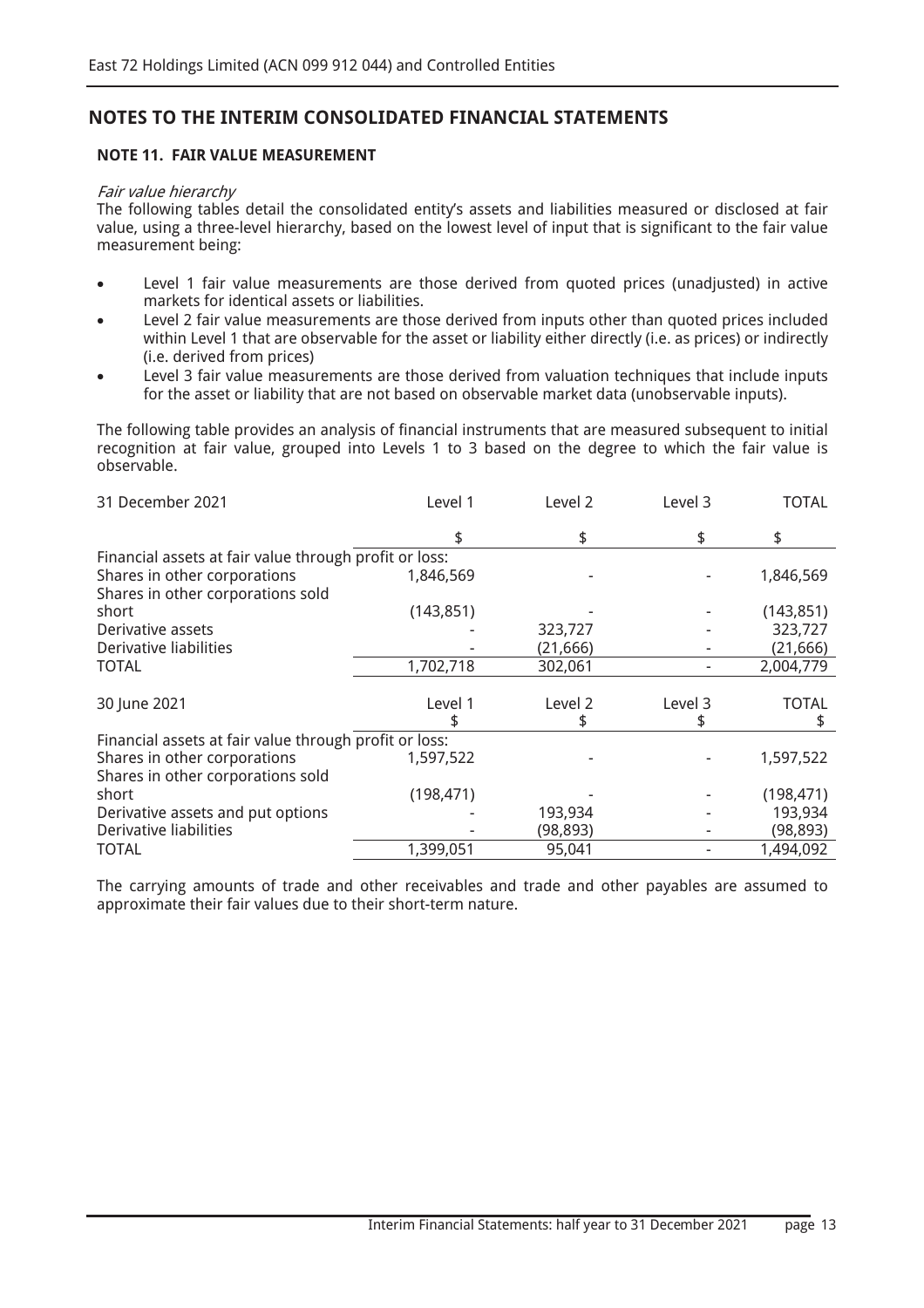| 31 Dec 2021 | 30 June 2021 |
|-------------|--------------|
|             |              |
|             |              |

## **NOTE 12. FINANCIAL ASSETS – SHARES IN LISTED CORPORATIONS**

The Economic Entity's shares in listed corporations comprise the following interests:

| <b>Company</b>                     | <b>Industry</b>              | <b>Value</b> | <b>Value</b> |
|------------------------------------|------------------------------|--------------|--------------|
| AdvisorShares Pure US Cannabis ETF | Cannabis investment trust    | 70,476       |              |
| Ansell                             | Protective equipment         | 113,436      |              |
| Bayer                              | Chemicals                    | 73,518       | 80,990       |
| <b>BNK Bank</b>                    | Mortgage provision           |              | 35,395       |
| <b>BOWX Acquisition Corp</b>       | <b>SPAC</b>                  |              | 30,671       |
| Compagnie de L'Odet                | <b>Holding Company</b>       | 128,985      | 33,307       |
| Discovery Inc                      | Media                        | 78,835       | 57,968       |
| <b>E-L Financial Corp</b>          | <b>Financial services</b>    | 197,952      | 182,014      |
| <b>EXOR NV</b>                     | Conglomerate                 | 166,739      | 106,848      |
| Freedom Insurance Group            | Run off insurer              |              | 24,000       |
|                                    | Property                     |              |              |
| <b>FRP Holdings</b>                | ownership/development        | 39,796       |              |
| <b>HAL Trust</b>                   | Conglomerate                 | 138,662      | 142,697      |
| <b>Hochtief AG</b>                 | Construction                 | 44,424       |              |
|                                    | China technology investment  |              |              |
| KraneShares CSI China Internet ETF | trust                        | 110,545      |              |
| Namoi Cotton Co-operative          | Cotton ginning & related     |              | 216,000      |
| Prime Media Group                  | Regional media               |              | 139,750      |
| Regeneron                          | Biotechnology                | 130,443      |              |
| Spotify                            | Streaming audio              | 112,793      | 73,500       |
| <b>Treasure ASA</b>                | Investment                   | 139,785      | 128,145      |
| vanEck Gold Miners ETF             | Gold mining investment trust | 74,981       |              |
| vanEck Junior Gold Miners ETF      | Gold mining investment trust | 66,400       |              |
| Virtu Financial                    | Market making                | 158,799      | 187,321      |
| <b>Yellow Brick Road</b>           | Mortgage services            |              | 254,125      |
| <b>TOTAL</b>                       |                              | 1,846,569    | 1,597,522    |

## **NOTE 13. FINANCIAL LIABILITIES – LISTED SECURITIES SOLD SHORT FOR FUTURE PURCHASE**

The Economic Entity, via stock borrowing arrangements, has sold short the following listed securities:

| Company                   | Industry           | <b>Value</b> | Value   |
|---------------------------|--------------------|--------------|---------|
| <b>ARK Innovation ETF</b> | Growth company ETF | 72,160       | 129,402 |
| Freshpet                  | US petfood         | 26,238       |         |
| Trupanion                 | Pet insurance      | 45.453       | 69.069  |
| <b>TOTAL</b>              |                    | 143,851      | 198,471 |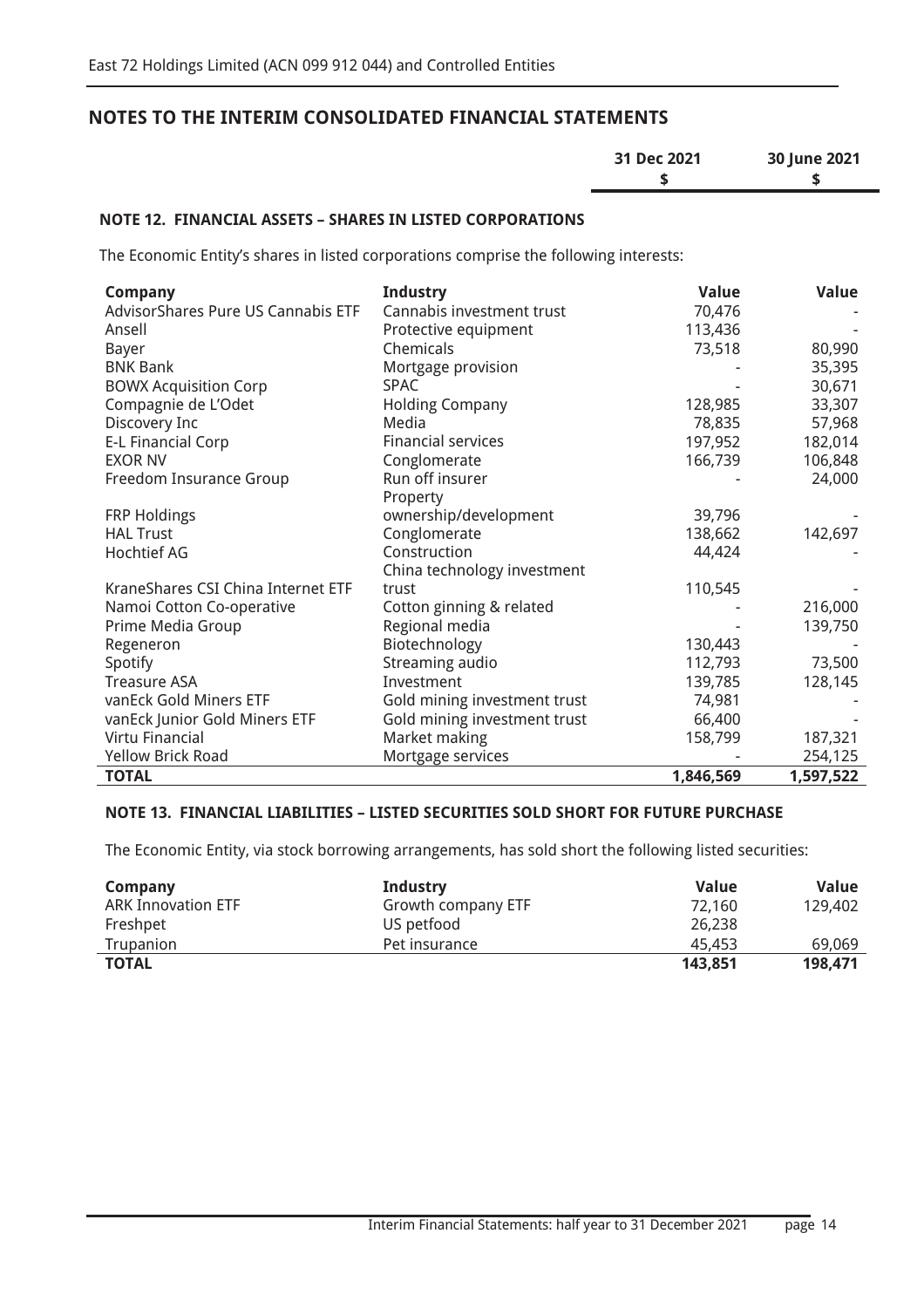| 31 Dec 2021 | 30 June 2021 |
|-------------|--------------|
|             |              |

## **NOTE 14. FINANCIAL ASSETS – DERIVATIVE SECURITIES HELD**

The Economic Entity's derivative securities held comprise the following <u>notional</u> long exposures held through contracts for difference:

| <b>Company</b>                  | <b>Industry</b>               | <b>Value</b> | <b>Value</b> |
|---------------------------------|-------------------------------|--------------|--------------|
| <b>Agency Group</b>             | Real estate agency            | 264,600      | 175,000      |
| Appen Limited                   | Machine learning              |              | 74,800       |
| <b>Australian Rural Capital</b> | Investment                    |              | 15,518       |
| <b>BNK Bank</b>                 | Mortgage provision            |              | 122,630      |
| <b>CIMIC Limited</b>            | Construction                  |              | 63,296       |
| Deterra Royalties               | Iron ore royalty              | 172,000      | 117,000      |
| Herbalife                       | Multilevel marketing          | 45,090       |              |
| Liberty Broadband               | Tracker stock (Charter Comms) | 88,736       |              |
| Macerich                        | Shopping centre REIT          | 107,078      | 109,515      |
| Namoi Cotton Limited            | Cotton ginning & related      | 425,023      | 136,165      |
| Praemium                        | Financial services platform   | 147,000      | 54,500       |
| Vivendi                         | Media                         | 22,318       |              |
| <b>Yellow Brick Road</b>        | Mortgage services             | 637,500      | 390,925      |
| <b>TOTAL NOTIONAL</b>           |                               | 1,909,345    | 1,259,348    |
| <b>TOTAL FAIR VALUE</b>         |                               | 323,727      | 149,508      |

## **NOTE 15. FINANCIAL LIABILITIES – DERIVATIVE SECURITIES SOLD SHORT FOR FUTURE PURCHASE**

The Economic Entity's derivative securities sold short comprise the following notional short exposures held through contracts for difference:

| Company                 | <b>Industry</b>           | <b>Value</b> | <b>Value</b> |
|-------------------------|---------------------------|--------------|--------------|
| Freshpet Inc            | US petfood                |              | 43,462       |
| Penumbra                | <b>Medical devices</b>    |              | 63,954       |
| Promedicus              | Medical imaging software  | ٠            | 46,976       |
| Russell 200 index       | US small cap equity index |              | 377,726      |
| S&P/ASX 200             | Australian equity index   | 104,293      |              |
| S&P500 index            | US equity index           | 310,083      | 868,564      |
| Sezzle                  | Consumer credit           |              | 123,340      |
| Wisetech Global         | Logistics software        | 82,012       | 79,825       |
| <b>TOTAL NOTIONAL</b>   |                           | 496,388      | 1,603,849    |
| <b>TOTAL FAIR VALUE</b> |                           | 21,666       | (54, 466)    |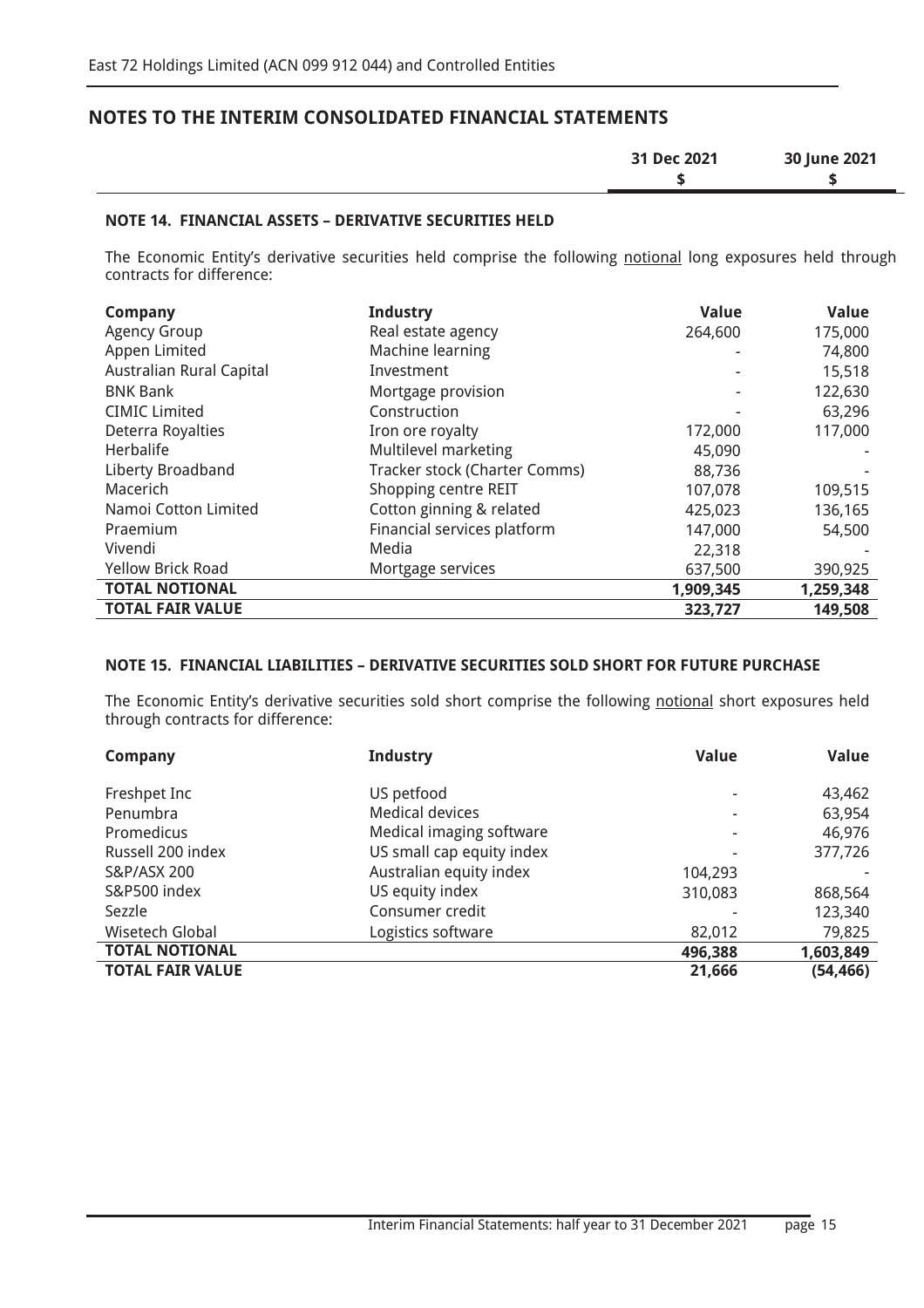## **NOTE 16. EVENTS OCCURRING AFTER THE REPORTING PERIOD**

On 4 February 2022, E72 announced to NSXA that the company's unaudited pre-tax return for the month of January 2022 was 4.2% before expenses and tax, equating to a profit before expenses of \$71,889. This occurred in a period of significant equity market weakness across the globe and was mainly attained from significant hedging activity using short index CFDs, exposures to which were significantly increased after 31 December 2021.

No other matters or circumstances occurring subsequent to the end of the period that has significantly affected, or may significantly affect, the operations of the consolidated entity, the results of those operations, or the state of affairs of the consolidated entity in future financial years.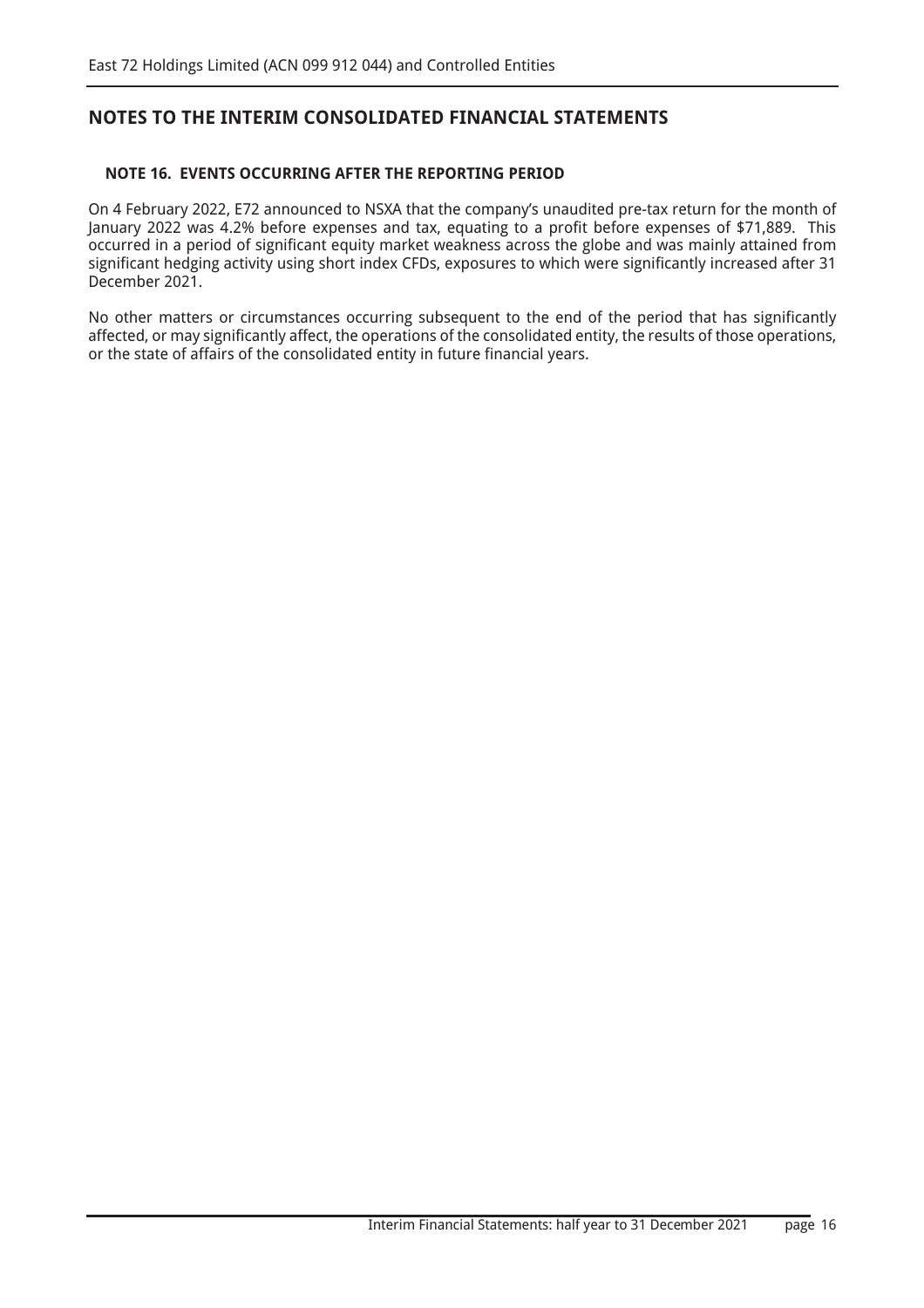## **DIRECTORS' DECLARATION**

In the directors' opinion:

- the attached financial statements and notes thereto comply with the Corporations Act 2001, Australian Accounting Standard AASB 134 'Interim Financial Reporting', the Corporations Regulations 2001 and other mandatory professional reporting requirements;
- the attached financial statements and notes thereto give a true and fair view of the consolidated entity's financial position as at 31 December 2021 and of its performance for the financial half-year ended on that date; and
- there are reasonable grounds to believe that the company will be able to pay its debts as and when they become due and payable.

Signed in accordance with a resolution of directors made pursuant to section 303(5) of the Corporations Act 2001.

On behalf of the directors

Nkr J. Klour

Andrew Brown Executive Director

10 February 2022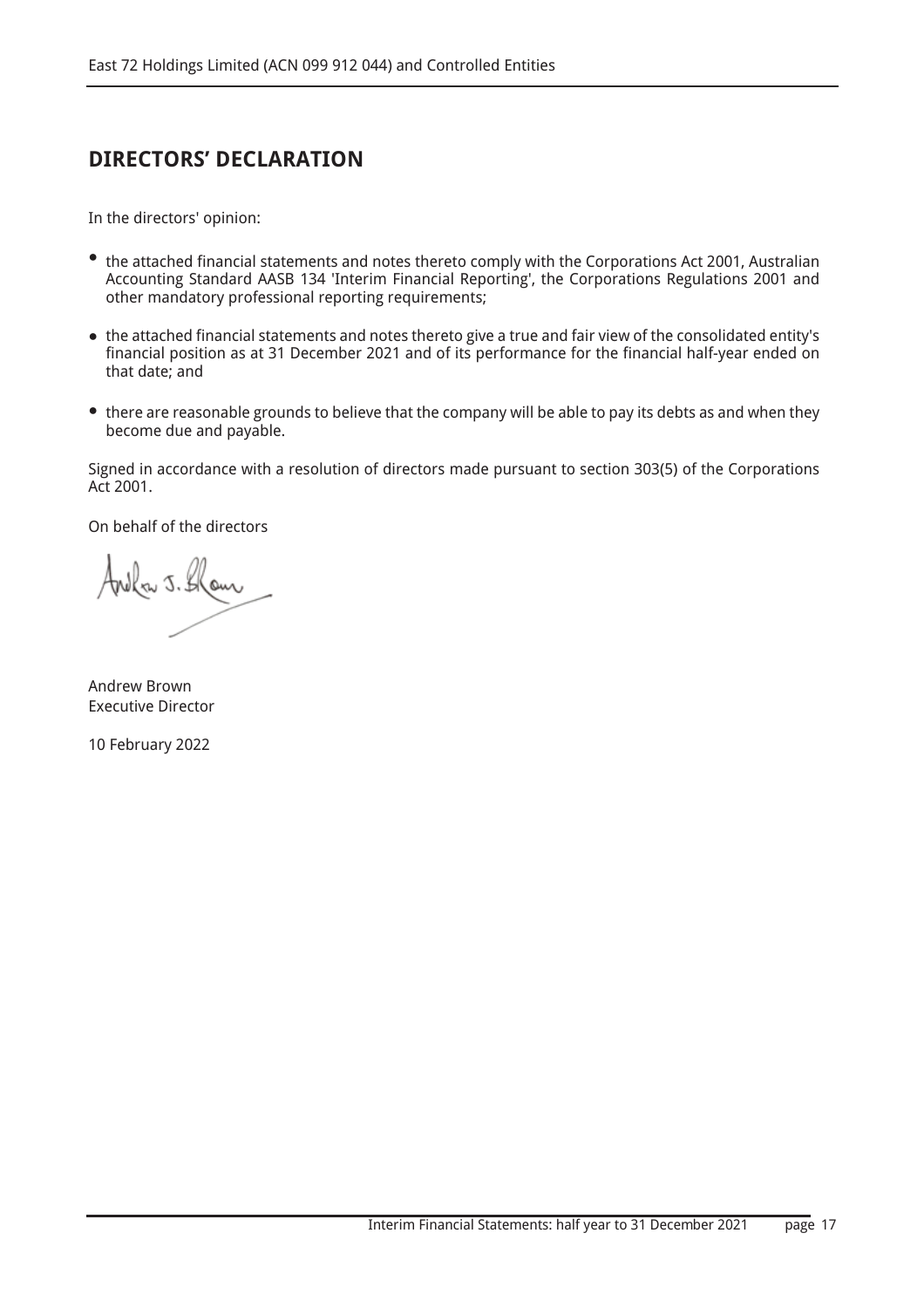

## INDEPENDENT AUDITOR'S REVIEW REPORT TO THE MEMBERS OF FAST 72 HOLDINGS LIMITED

## Report on the Half-Year Financial Report

## Conclusion

We have reviewed the accompanying half-year financial report of East 72 Holdings Limited (the "company") and its controlled entities (collectively the "consolidated entity"), which comprises the statement of financial position as at 31 December 2021, and the statement of profit or loss and other comprehensive income, statement of changes in equity and statement of cash flows for the half-year ended on that date, a statement of accounting policies, other selected explanatory notes, and the directors' declaration.

Based on our review, which is not an audit, we have not become aware of any matter that makes us believe that the half-year financial report of East 72 Holdings Limited is not in accordance with the Corporations Act 2001 including:

- (a) giving a true and fair view of the consolidated entity's financial position as at 31 December 2021, and of its financial performance for the half-year ended on that date; and
- (b) complying with the Australian Accounting Standard AASB 134 Interim Financial Reporting and the Corporations Regulations 2001.

## Independence

In conducting our review, we have complied with the independence requirements of the Corporations Act 2001. In accordance with the Corporations Act 2001, we have given the directors' of the company a written Auditor's Independence Declaration.

## Directors' Responsibility for the Half-Year Financial Report

The directors' of the company are responsible for the preparation of the half-year financial report that gives a true and fair view in accordance with the Australian Accounting Standards and the Corporations Regulations 2001 and for such internal control as the directors determine is necessary to enable the preparation of the half-year financial report that is free from material misstatement, whether due to fraud or error.

## Auditor's Responsibility

Our responsibility is to express a conclusion on the half-year financial report based on our review. We conducted our review in accordance with Auditing Standard on Review Engagements ASRE 2410 *Review of a Financial Report Performed by the Independent Auditor of the Entity* in order to state whether, on the basis of the procedures described, we have become aware of any matter that makes us believe that the half-year financial report is not in accordance with the Corporations Act 2001 including: giving a true and fair view of the company's financial position as at 31 December 2021 and its performance for the half year ended on that date, and complying with Australian Accounting Standard AASB 134 Interim Financial Reporting and the Corporations Regulations 2001. As the auditor of East 72 Holdings Limited, ASRE 2410 requires that we comply with the ethical requirements relevant to the audit of the annual financial report.

PKF (NS) Audit & Assurance Limited Partnership ABN 91 850 861 839

Liability limited by a scheme approved under Professional Standards Legislation

#### **Sydney**

Level 8, 1 O'Connell Street Sydney NSW 2000 Australia GPO Box 5446 Sydney NSW 2001 PO Box 2368 Dangar NSW 2309 p +61 2 8346 6000  $f +61$  2 8346 6099

**Newcastle** 

755 Hunter Street Newcastle West NSW 2302 Australia p +61 2 4962 2688  $f +61$  2 4962 3245

PKF (NS) Audit & Assurance Limited Partnership is a member firm of the PKF International Limited family of separately owned firms and does not accept any responsibility or liability for the actions or inactions of any individual member or correspondent firm or firms.